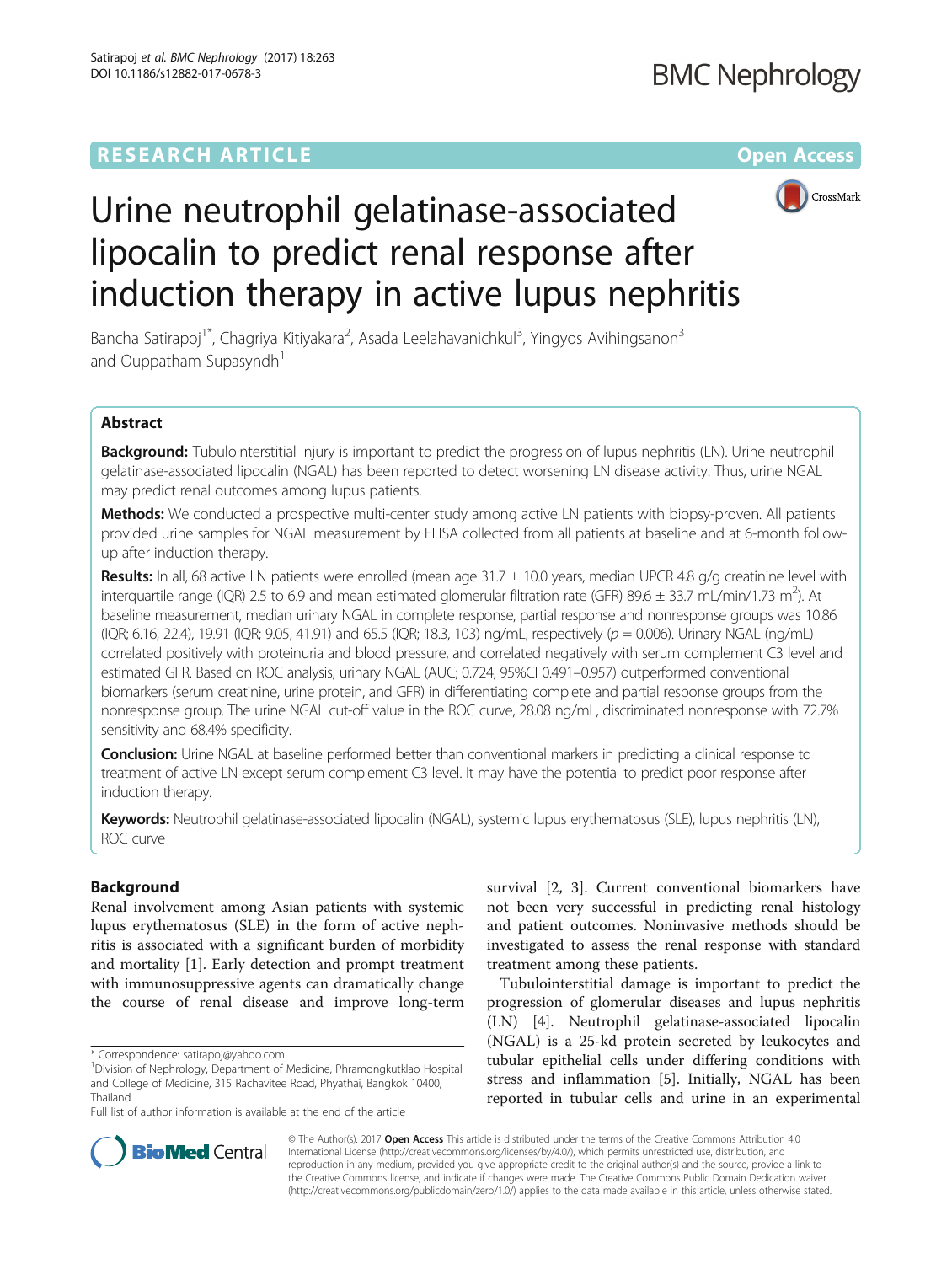model of ischemic and nephrotoxic renal injury [\[6](#page-7-0)]. Several clinical studies have also demonstrated that concentrations in urine of NGAL represented very sensitive and highly predictive biomarkers for progressive tubular and glomerular injury [\[7](#page-7-0)–[10](#page-7-0)]. Moreover, in a study of SLE patients, an increase in urinary levels of NGAL correlated with renal disease activity [\[11](#page-7-0)]. Urinary NGAL biomarkers are much easier obtained and might represent a sensitive measurement of kidney injury and local inflammatory activity among LN patients. For these reasons, this study was designed to measure urine NGAL among LN patients and we hypothesized that the levels of urinary NGAL would significantly correlate with the severity of renal disease activity and investigated its predictive performance in renal response after induction therapy.

# Methods

# Population

All SLE patients with biopsy-proven LN class III, IV or V were recruited in the study. Patients fulfilled at least four of the American College of Rheumatology 1982 revised criteria to diagnose SLE. We excluded all patients with drug induced lupus, active malignancies, overlapping syndromes, urinary tract infection, active systemic infection and history of renal transplantation from this study. All patients received standard induction therapy with IV cyclophosphamide or mycophenolate. After 6 months of induction therapy, patients were divided in three groups based on renal response to treatment. These groups of patients with complete response, partial response and nonresponse were defined by return of serum creatinine to previous baseline plus a decline in urinary protein to urinary creatinine ratio (UPCR) to <500 mg/g, stabilization or improved serum creatinine level plus a  $\geq$  50% decrease in UPCR and sustained 25% increase in serum creatinine level or a < 50% decrease in UPCR, respectively. Informed consent was obtained from all patients who participated in this study.

#### Clinical and laboratory measurement

Relevant demographic data of all patients were obtained, as was information on medication regimens. All patients underwent routine laboratory assessments at their outpatient clinic visit. Blood samples were obtained to determine complete blood cell count, serum creatinine level, serum chemistry and serum complement (C3), antinuclear antibodies (ANA) and anti-dsDNA antibody. Estimated glomerular filtration rate (GFR) was assessed using the Chronic Kidney Disease Epidemiology Collaboration (CKD-EPI) equation [\[12](#page-7-0)]. A complete urinalysis was performed and the UPCR was obtained.

Disease activity was assessed using the SLE Disease Activity Index (SLEDAI) that "weighted" the index of disease activity in nine organ systems [\[13](#page-7-0)]. Renal involvement was assessed with a renal SLEDAI score of 4, corresponding to the presence of any one of the following concerning urine analysis: hematuria, proteinuria, pyuria or urinary red cell casts. The renal histologic features were evaluated by a renal pathologist. Activity index scores were calculated from the summing of individual scores. The range of activity index score was 0 to 24 with higher scores representing higher activity [\[14](#page-7-0)]. Chronicity index scores were calculated from the summation of individual scores. The range of chronicity index score was 0 to 12 with higher scores representing higher chronicity [\[14](#page-7-0)]. A percentage of each parameter of activity index and chronicity index was calculated by standard method.

#### NGAL enzyme-linked immunosorbent assay

Urine samples were collected at baseline and after complete induction therapy. Samples were centrifuged at 4000 rpm for 10 min to remove particular impurities, then stored frozen at −80<sup>∘</sup> C until assayed. Urinary NGAL level was measured by a commercially available sandwich enzyme-linked immunosorbent assay (ELISA) kit from R&D Systems Inc., USA with coefficients of variation for variation less than 10%, for intra-assay and inter-assay variation. The enzymatic reactions were quantified in an automatic microplate photometer. All measurements were made in triplicate and blinded manner. Urinary NGAL excretions were reported as the amount of urinary NGAL in nanograms per milliliter (ng/mL) and urinary NGAL in nanograms per milligram (ng/mg) of urine creatinine to correct for differences in NGAL due to urine dilution.

#### Statistical analysis

Statistical analysis was performed using SPSS statistical software, version 16.0 (SPSS, Chicago, IL). Data were given as mean  $\pm$  SD or median with interquartile range (IQR). Comparisons of categorical variables were conducted using Chi-square testing. For nonparametric data, the differences between groups were analyzed by the Mann–Whitney U and Kruskal-Wallis tests. Spearman correlation coefficients was used as appropriate to test correlations between urine NGAL and other variables. Receiver operating characteristic (ROC) analysis was used to calculate the area under the curve (AUC) with associated 95% confidence interval (CI) for urine NGAL and the usual standard biomarkers used to predict renal response and to find the best cut-off values to identify the renal response after induction therapy.  $P$  values less than 0.05 were considered significant.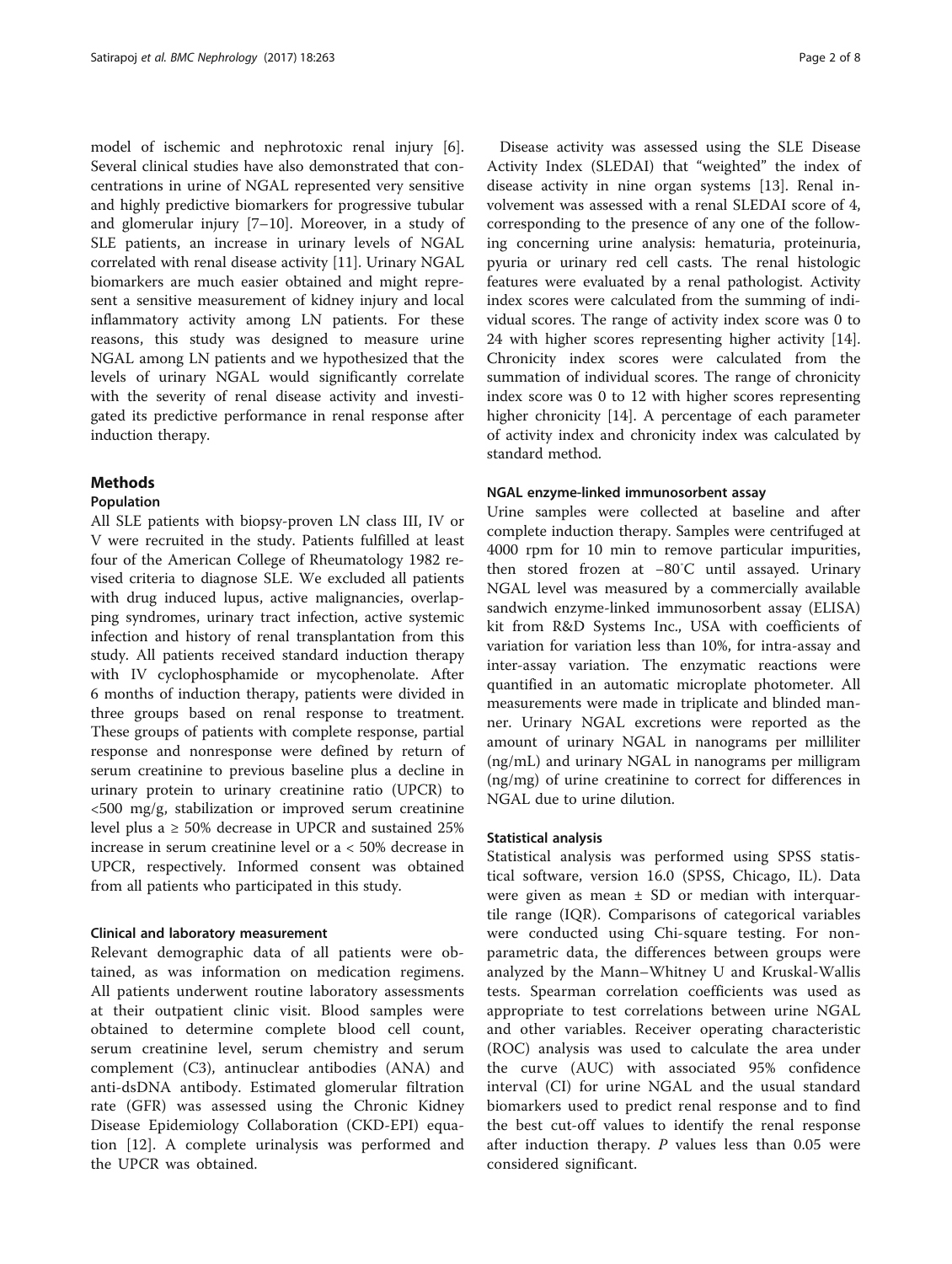#### Results

# Patient characteristics

A total of 68 patients were included in this study, 17 with complete response, 40 with partial response and the other 11 with nonresponse after induction therapy. Most patients were female (97.1%) with a mean age of 31.7 ± 10.0 years. Mean body mass index was within normal range. About 20% of patients had systemic symptoms from SLE. Most of patients were classified as LN class IV defined as proliferative lesion involving 50% or more of glomeruli. Coclassification with class V was found among 14 patients (20.6%). Median score of activity index and chronicity index was 8 (IQR 6–11.5) and 2 (IQR 0–3), respectively. Characteristics of the patients are summarized in Table 1.

#### Conventional biomarkers related to renal response

Laboratory biomarker results in the three groups of patients are shown in Table [2](#page-3-0). As expected, active LN patients with complete renal response had significantly lower baseline levels of urine protein and renal chronic index, and had significantly higher levels of C3 complements. There was no difference in estimated GFR between the three groups ( $P = 0.467$ ). No significant differences were found regarding age, sex, duration of disease, renal SLEDAI and renal activity pathology score between the three groups of patients. Moreover, there were no significant differences in the baseline conventional biomarkers including urine NGAL between cyclophosphamide and mycophenolate treatment.

# Baseline urine NGAL with renal activity and renal response

Among active LN patients, baseline urinary NGAL levels were significantly lower among those with complete response (median 10.86 ng/mL, IQR 6.16 to 22.4) than among those with partial response (median 19.91 ng/mL, IQR 9.05 to 41.91), and nonresponse (median 65.5 ng/mL, IQR 18.3 to 103)  $(P = 0.006)$  (Fig. [1a](#page-3-0)). However, no significant differences were observed in urine NGAL to urine creatinine ratio among the three groups of patients (Fig. [1b\)](#page-3-0).

To determine whether urinary NGAL was associated with renal activity, we performed a correlation between various baseline renal parameters and level of urine NGAL. Level of urine NGAL (ng/mL) correlated with rising of UPCR ( $r = 0.280$ ,  $p = 0.021$ ), higher systolic blood pressure ( $r = 0.360$ ,  $p = 0.003$ ), higher diastolic blood pressure ( $r = 0.359$ ,  $p = 0.003$ ), lower estimated GFR ( $r = -0.262$ ,  $p = 0.031$ ), and low complement C3  $(r = -0.389, p = 0.005)$ . No correlation was observed between age, positive anti-DNA antibody, SLEDAI score, serum creatinine, and level of urine NGAL (ng/mL). However, level of urine NGAL (ng/mg creatinine)

#### Table 1 Clinical characteristics

| Variables                                          | N (%) or<br>$mean \pm SD$ | Median<br>with IQR |
|----------------------------------------------------|---------------------------|--------------------|
| Female (N, %)                                      | 66 (97.1%)                |                    |
| Age (years)                                        | $31.7 \pm 10.0$           | 32 (23, 38)        |
| Body weight (kg)                                   | $54.7 \pm 14.9$           | 50.9 (45.9, 62)    |
| Body mass index                                    | $20.1 \pm 3.9$            |                    |
| Duration of SLE (years)                            | $6.3 \pm 6.3$             | 4(2, 8.5)          |
| Systolic blood pressure (mmHg)                     | $126.7 \pm 24.3$          | 128 (119, 138.5)   |
| Diastolic blood pressure (mmHg)                    | 79.4 ± 19.2               | 78.5 (70, 92)      |
| Systemic organ involvements (N, %)                 |                           |                    |
| Arthritis                                          | 14 (20.6%)                |                    |
| Cutaneous lupus                                    | 14 (20.6%)                |                    |
| Hematologic involvement                            | 8 (11.8%)                 |                    |
| Serositis                                          | 4 (5.9%)                  |                    |
| Neurological involvement                           | 1(1.5%)                   |                    |
| Baseline SLEDAI score                              | $10.8 \pm 3.3$            | 10 (8, 12)         |
| Baseline Renal SLEDAI score                        | $7.0 \pm 2.9$             | 8(4, 8)            |
| ISN/RPS class (N, %)                               |                           |                    |
| Class III                                          | 5 (7.4%)                  |                    |
| Class IV                                           | 49 (72.1%)                |                    |
| $Class III + V$                                    | 4 (5.9%)                  |                    |
| Class $IV + V$                                     | 10 (14.7%)                |                    |
| Renal activity index                               | $8.5 \pm 2.9$             | 8 (6, 11.5)        |
| Renal chronicity index                             | $1.9 \pm 1.7$             | 2(0, 3)            |
| Immunosuppressive agents (N, %)                    |                           |                    |
| Induction with high<br>cyclophosphamide            | 37 (62.7%)                |                    |
| Induction with mycophenolate                       | 22 (37.3%)                |                    |
| Mean dose of mycophenolate<br>(mg/day)             | $29.6 \pm 17.1$           | 30 (20, 35)        |
| Prednisolone                                       | 67 (98.5%)                |                    |
| Hydroxychloroquine                                 | 32 (47.1%)                |                    |
| Anti-hypertensive and lipid lowering agents (N, %) |                           |                    |
| RAAS blockers                                      | 51 (75%)                  |                    |
| Calcium channel blockers                           | 10 (14.7%)                |                    |
| Diuretics                                          | 28 (41.2%)                |                    |
| Statins                                            | 43 (63.2%)                |                    |
| Laboratory data                                    |                           |                    |
| Positive ANA (%)                                   | 67 (98.5%)                |                    |
| Positive anti-dsDNA (%)                            | 57 (83.8%)                |                    |
| Low complement component<br>3 (C3) (%)             | 31 (60.8%)                |                    |
| Serum complement component<br>C3 levels (g/L)      | $1.2 \pm 1.8$             | 0.7(0.4, 1.1)      |
| Hematocrit (%)                                     | $26.5 \pm 11.2$           | 30 (13.7, 34.6)    |
| Serum albumin (g/dL)                               | $2.7 + 0.9$               | 3(2, 3.2)          |
| Serum creatinine (mg/dL)                           | $0.9 \pm 0.5$             | $0.8$ $(0.7, 1.1)$ |
| Estimated GFR (mL/min/1.73 m <sup>2</sup> )        | $89.6 \pm 33.7$           | 89.4 (63.7, 116.8) |
| UPCR (g/g creatinine)                              | $5.9 \pm 4.8$             | $4.8$ $(2.5, 6.9)$ |

Abbreviations ANA antinuclear antibody, Anti-dsDNA anti-double-stranded DNA antibody, ISN/RPS International Society of Nephrology/Renal Pathology Society, GFR glomerular filtration rate, RAAS renin angiotensin aldosterone system, SLEDAI systemic lupus erythematosus disease activity index, UPCR urine protein creatinine ratio

Values for categorical variables are given as number (percentage); values for continuous variables, as mean  $\pm$  standard deviation or median [interquartile range]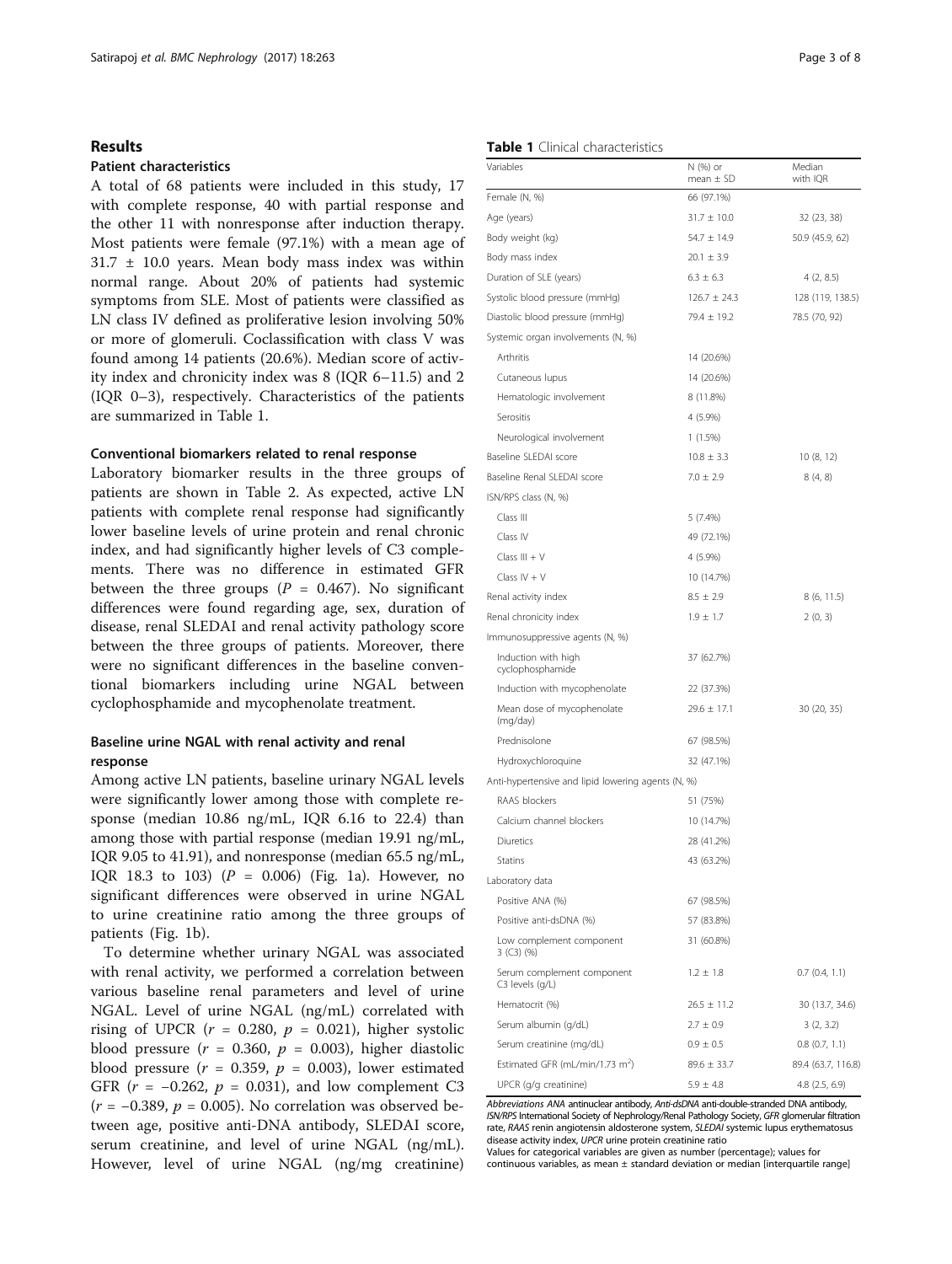|                                             | Complete response        | Partial response              | Non-response           | P     |
|---------------------------------------------|--------------------------|-------------------------------|------------------------|-------|
|                                             | $(n = 17)$               | $(n = 40)$                    | $(n = 11)$             | value |
| Renal activity index                        | 7(5, 11)                 | 9(6, 12)                      | 8(6, 10)               | 0.760 |
| Renal chronicity index                      | $(0, 3)^{a,b}$           | $2(0, 3)^{c}$                 | 3 $(3, 4)^{a,b,c}$     | 0.008 |
| SLEDAI score                                | 12 (10, 14) <sup>a</sup> | 10 $(8, 12)^a$                | 12(8, 16)              | 0.018 |
| Renal SLEDAI score                          | 8(4, 8)                  | 4(4, 8)                       | 8(8, 12)               | 0.077 |
| Positive Anti-dsDNA (%)                     | 17 (100%)                | 39 (97.5%)                    | 11 (100%)              | 0.705 |
| Serum complement C3 levels (g/L)            | 0.4 $(0.3, 0.6)^{a,b}$   | $0.8$ (0.5, 1) <sup>a,c</sup> | 1.3 (0.9, 1.4) $a,b,c$ | 0.001 |
| Hematocrit (%)                              | 29 (13.1, 33.6)          | 30.3 (11.9, 35.8)             | 32.9 (14.9, 36)        | 0.568 |
| Serum albumin (g/dL)                        | 2.9(2.3, 3.3)            | 3(2, 3)                       | 3(3, 3.2)              | 0.573 |
| Serum creatinine (mg/dL)                    | 0.8(0.6, 0.9)            | 0.9(0.7, 1.2)                 | 0.7(0.7, 1.2)          | 0.553 |
| Estimated GFR (mL/min/1.73 m <sup>2</sup> ) | 98.5 (85.3, 118.5)       | 84.2 (59.2, 111.7)            | 96.2 (53.7, 120.2)     | 0.467 |
| UPCR (g/g creatinine)                       | 3.1 $(2, 4.5)^a$         | 5.5 $(3.9, 8.6)^a$            | 4.6(2.1, 6.9)          | 0.011 |

<span id="page-3-0"></span>Table 2 Baseline conventional renal biomarkers with renal response after induction therapy

Abbreviations Anti-dsDNA anti-double-stranded DNA antibody, GFR glomerular filtration rate, RAAS; renin angiotensin aldosterone system, SLEDAI systemic lupus erythematosus disease activity index, UPCR urine protein creatinine ratio

Values for categorical variables are given as median [interquartile range]

P-value corresponds to ANOVA test, Kruskal-Wallis test (comparison 3 groups) and Mann–Whitney U (comparison 2 groups), <sup>a</sup>complete response vs. partial response,<br>Promplete response vs. popresponse and <sup>s</sup>partial response v complete response vs. nonresponse and <sup>c</sup>partial response vs. nonresponse

Define term of complete response is return of serum creatinine to previous baseline, plus a decline in the UPCR to <500 mg/g

Define term of partial response is stabilization (±25%), or improvement of SCr, but not to normal, plus a ≥ 50% decrease in UPCR. If there was nephrotic-range proteinuria, improvement requires a  $\geq$  50% reduction in UPCR, and a UPCR <3000 mg/g

Define term of non-response is a sustained 25% increase in serum creatinine or a < 50% decrease in UPCR

correlated with rising of serum creatinine  $(r = 0.344,$  $p = 0.004$ ) and lower estimated GFR ( $r = -0.270$ ,  $p = 0.026$ ) (Table [3\)](#page-4-0).

# Performance of urine NGAL in predicting renal response

Regarding ROC analysis, urinary NGAL (ng/mL) (AUC; 0.770, 95%CI 0.604–0.937) outperformed conventional biomarkers (serum creatinine, urine protein, and GFR) in differentiating complete and partial response groups from nonresponse group. The AUC for serum C3 complement was 0.821 (95% CI: 0.686–0.956:  $P = 0.004$ ) that was higher

than those for urine NGAL. However, the AUCs for urine NGAL (ng/mg creatinine), UPCR, estimated GFR and serum creatinine were 0.483 ( $P = 0.877$ ), 0.512 ( $P = 0.917$ ), 0.465 ( $P = 0.756$ ), and 0.465 ( $P = 0.756$ ), respectively. These were lower than those for urine NGAL (ng/mL) (Fig. [2\)](#page-4-0).

Using the ROC curve data and respective specificity and sensitivity values, optimal thresholds for urine NGAL and complete or partial response after induction therapy were selected. The optimal urine NGAL concentration was 28.08 ng/mL, discriminating nonresponse with 72.7% sensitivity and 68.4% specificity (Table [4\)](#page-5-0).



Fig. 1 Baseline urinary NGAL among LN patients with renal response after induction therapy a Baseline urinary NGAL (ng/mL) among LN patients with renal response after induction therapy and **b** Baseline urinary NGAL to creatinine ratio (ng/mg Cr) among LN patients with renal response after induction therapy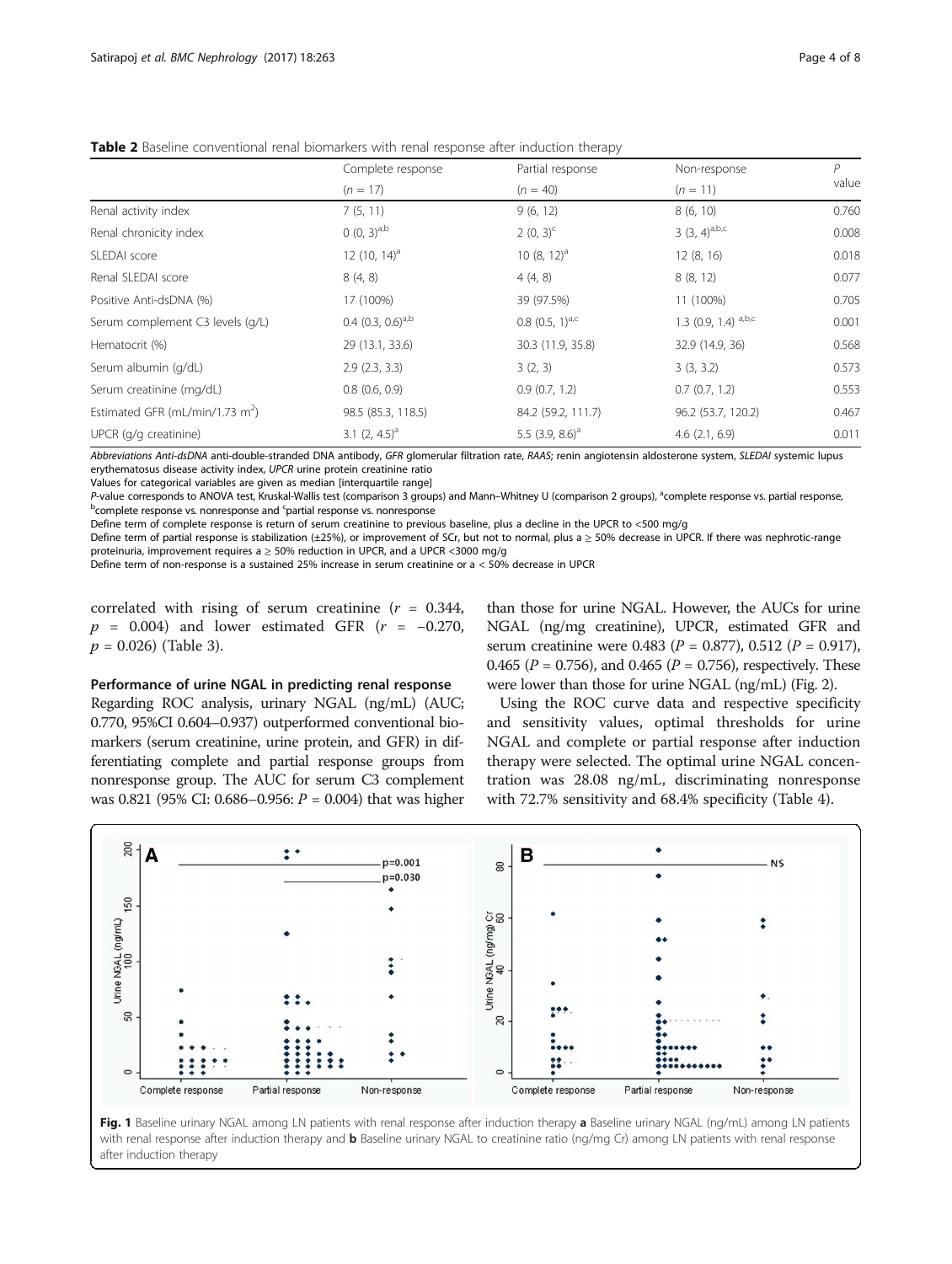<span id="page-4-0"></span>

| Table 3 Correlation of urine NGAL with other parameters at baseline in active lupus nephritis |  |  |
|-----------------------------------------------------------------------------------------------|--|--|
|-----------------------------------------------------------------------------------------------|--|--|

|                                             | Urine NGAL (ng/mL) |            | Urine NGAL (ng/mgCr) |            |
|---------------------------------------------|--------------------|------------|----------------------|------------|
|                                             | Spearman's rho     | $p$ -value | Spearman's rho       | $p$ -value |
| Age (years)                                 | 0.089              | 0.473      | 0.001                | 0.992      |
| ACEIs or ARBs                               | $-0.018$           | 0.883      | 0.007                | 0.955      |
| Diuretics                                   | $-0.059$           | 0.635      | $-0.116$             | 0.344      |
| Systolic blood pressure (mmHq)              | 0.360              | 0.003      | 0.198                | 0.105      |
| Diastolic blood pressure (mmHg)             | 0.359              | 0.003      | 0.045                | 0.715      |
| SLEDAI score                                | $-0.079$           | 0.523      | 0.034                | 0.780      |
| Renal SLEDAI score                          | 0.069              | 0.576      | 0.086                | 0.485      |
| Positive anti-dsDNA antibody                | 0.040              | 0.743      | $-0.171$             | 0.163      |
| Serum complement C3 levels (g/L)            | 0.273              | 0.053      | 0.038                | 0.793      |
| Low complement C3                           | $-0.389$           | 0.005      | $-0.130$             | 0.365      |
| Serum creatinine (mg/dL)                    | 0.231              | 0.058      | 0.344                | 0.004      |
| UPCI (g/g creatinine)                       | 0.280              | 0.021      | $-0.014$             | 0.910      |
| Estimated GFR (mL/min/1.73 m <sup>2</sup> ) | $-0.262$           | 0.031      | $-0.270$             | 0.026      |

Abbreviations ACEI, angiotensin converting enzyme inhibitor, Anti-dsDNA anti-double-stranded DNA antibody, ARBs, angiotensin receptor blockers, GFR glomerular filtration rate, RAAS renin angiotensin aldosterone system, SLEDAI systemic lupus erythematosus disease activity index, UPCR urine protein creatinine ratio

| 0.25<br>0.50<br>0.00<br>0.75<br>1.00<br>1-Specificity<br>Urine NGAL (ng/mL): 0.77<br>Urine NGAL (ng/mg): 0.483<br>C3 level: 0.821<br>Creatinine (mg/dL): 0.465<br>GFR (mL/min/1.73m2): 0.465 - UPCI (g/g creatinine): 0.512<br>Reference<br><b>Variables</b><br><b>Area Under</b><br>95% Confidence<br>P-value<br>the Curve<br>Interval<br>Serum C3 complement level<br>0.004<br>0.821<br>0.686<br>0.956<br>Urine NGAL (ng/mL)<br>0.770<br>0.604<br>0.937<br>0.016<br>Urine NGAL (ng/mg Cr)<br>0.483<br>0.234<br>0.731<br>0.877<br><b>UPCR</b> (g/g creatinine)<br>0.512<br>0.257<br>0.766<br>0.917<br>GFR (mL/min/1.73 m <sup>2</sup> )<br>0.465<br>0.252<br>0.679<br>0.756<br>Serum creatinine (mg/dL)<br>0.756<br>0.465<br>0.253<br>0.677<br>Urine NGAL (ng/mL) and serum C3<br>0.779<br>0.941<br>complement level<br>0.617<br>0.013<br>Urine NGAL (ng/mL) and serum<br>0.782<br>0.946<br>creatinine<br>0.617<br>0.012<br>Urine NGAL (ng/mL), serum C3<br>complement level and serum<br>creatinine<br>0.724<br>0.957<br>0.491<br>0.046 | 1.00<br>0.75<br>0.50<br>Sensitivity<br>0.25<br>0.00 |  |  |  |
|-------------------------------------------------------------------------------------------------------------------------------------------------------------------------------------------------------------------------------------------------------------------------------------------------------------------------------------------------------------------------------------------------------------------------------------------------------------------------------------------------------------------------------------------------------------------------------------------------------------------------------------------------------------------------------------------------------------------------------------------------------------------------------------------------------------------------------------------------------------------------------------------------------------------------------------------------------------------------------------------------------------------------------------------|-----------------------------------------------------|--|--|--|
|                                                                                                                                                                                                                                                                                                                                                                                                                                                                                                                                                                                                                                                                                                                                                                                                                                                                                                                                                                                                                                           |                                                     |  |  |  |
|                                                                                                                                                                                                                                                                                                                                                                                                                                                                                                                                                                                                                                                                                                                                                                                                                                                                                                                                                                                                                                           |                                                     |  |  |  |
|                                                                                                                                                                                                                                                                                                                                                                                                                                                                                                                                                                                                                                                                                                                                                                                                                                                                                                                                                                                                                                           |                                                     |  |  |  |
|                                                                                                                                                                                                                                                                                                                                                                                                                                                                                                                                                                                                                                                                                                                                                                                                                                                                                                                                                                                                                                           |                                                     |  |  |  |
|                                                                                                                                                                                                                                                                                                                                                                                                                                                                                                                                                                                                                                                                                                                                                                                                                                                                                                                                                                                                                                           |                                                     |  |  |  |
|                                                                                                                                                                                                                                                                                                                                                                                                                                                                                                                                                                                                                                                                                                                                                                                                                                                                                                                                                                                                                                           |                                                     |  |  |  |
|                                                                                                                                                                                                                                                                                                                                                                                                                                                                                                                                                                                                                                                                                                                                                                                                                                                                                                                                                                                                                                           |                                                     |  |  |  |
|                                                                                                                                                                                                                                                                                                                                                                                                                                                                                                                                                                                                                                                                                                                                                                                                                                                                                                                                                                                                                                           |                                                     |  |  |  |
|                                                                                                                                                                                                                                                                                                                                                                                                                                                                                                                                                                                                                                                                                                                                                                                                                                                                                                                                                                                                                                           |                                                     |  |  |  |
|                                                                                                                                                                                                                                                                                                                                                                                                                                                                                                                                                                                                                                                                                                                                                                                                                                                                                                                                                                                                                                           |                                                     |  |  |  |
|                                                                                                                                                                                                                                                                                                                                                                                                                                                                                                                                                                                                                                                                                                                                                                                                                                                                                                                                                                                                                                           |                                                     |  |  |  |
|                                                                                                                                                                                                                                                                                                                                                                                                                                                                                                                                                                                                                                                                                                                                                                                                                                                                                                                                                                                                                                           |                                                     |  |  |  |
|                                                                                                                                                                                                                                                                                                                                                                                                                                                                                                                                                                                                                                                                                                                                                                                                                                                                                                                                                                                                                                           |                                                     |  |  |  |

GFR; Glomerular filtration rate, UPCR; Urine protein creatinine ratio, UNGAL; urine neutrophil gelatinase associated lipocalin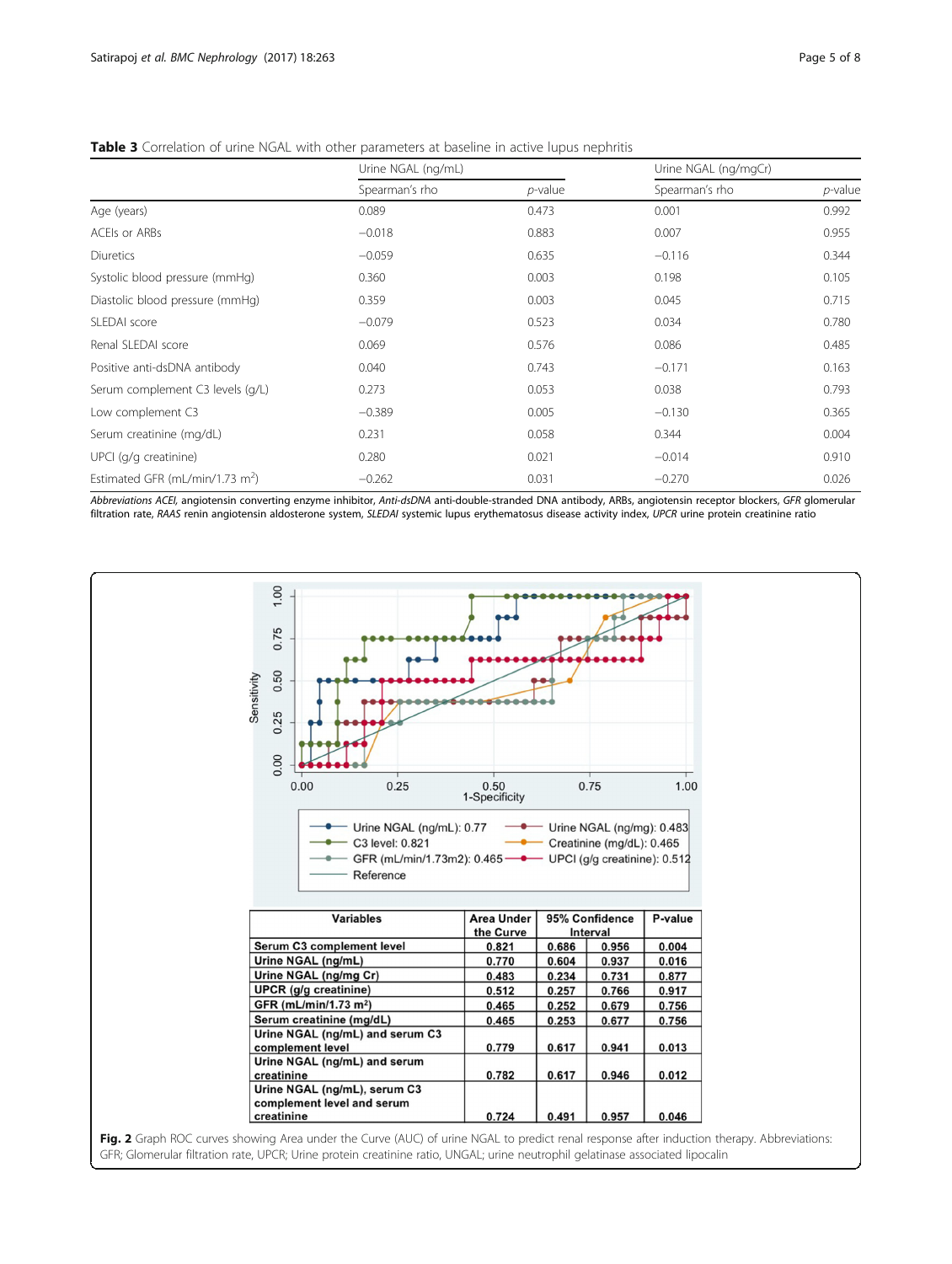<span id="page-5-0"></span>Table 4 Cut-off levels for urine NGAL in predicting renal response after induction therapy

| Cut off:<br>Urine NGAL<br>(ng/mL) | Sensitivity | Specificity | PPV   | <b>NPV</b> | Accuracy |
|-----------------------------------|-------------|-------------|-------|------------|----------|
| 18.01                             | 81.8%       | 50.9%       | 24.3% | 93.5%      | 55.9%    |
| 18.45                             | 72.7%       | 50.9%       | 22.2% | 90.6%      | 54.4%    |
| 18.79                             | 72.7%       | 52.6%       | 22.9% | 90.9%      | 55.9%    |
| 19.91                             | 72.7%       | 54.4%       | 23.5% | 91.2%      | 57.4%    |
| 21.40                             | 72.7%       | 56.1%       | 24.2% | 91.4%      | 58.8%    |
| 22.18                             | 72.7%       | 57.9%       | 25.0% | 91.7%      | 60.3%    |
| 22.51                             | 72.7%       | 59.6%       | 25.8% | 91.9%      | 61.8%    |
| 23.01                             | 72.7%       | 61.4%       | 26.7% | 92.1%      | 63.2%    |
| 23.45                             | 72.7%       | 63.2%       | 27.6% | 92.3%      | 64.7%    |
| 24.98                             | 72.7%       | 64.9%       | 28.6% | 92.5%      | 66.2%    |
| 27.24                             | 72.7%       | 66.7%       | 29.6% | 92.7%      | 67.6%    |
| 28.08                             | 72.7%       | 68.4%       | 30.8% | 92.9%      | 69.1%    |
| 28.32                             | 63.6%       | 68.4%       | 28.0% | 90.7%      | 67.6%    |
| 30.16                             | 63.6%       | 71.9%       | 30.4% | 91.1%      | 70.6%    |
| 34.12                             | 63.6%       | 73.7%       | 31.8% | 91.3%      | 72.1%    |
| 36.79                             | 54.5%       | 73.7%       | 28.6% | 89.4%      | 70.6%    |
| 38.92                             | 54.5%       | 77.2%       | 31.6% | 89.8%      | 73.5%    |
| 41.91                             | 54.5%       | 78.9%       | 33.3% | 90.0%      | 75.0%    |
| 44.24                             | 54.5%       | 80.7%       | 35.3% | 90.2%      | 76.5%    |
| 54.21                             | 54.5%       | 82.5%       | 37.5% | 90.4%      | 77.9%    |
| 63.73                             | 54.5%       | 86.0%       | 42.9% | 90.7%      | 80.9%    |
| 64.90                             | 54.5%       | 87.7%       | 46.2% | 90.9%      | 82.4%    |
| 65.45                             | 54.5%       | 89.5%       | 50.0% | 91.1%      | 83.8%    |
| 66.64                             | 45.5%       | 89.5%       | 45.5% | 89.5%      | 82.4%    |
| 70.72                             | 45.5%       | 91.2%       | 50.0% | 89.7%      | 83.8%    |
| 82.96                             | 45.5%       | 93.0%       | 55.6% | 89.8%      | 85.3%    |

# **Discussion**

Renal involvement that is the main determinant of poor prognosis of SLE supports the need to identify biomarkers to assess the risk of disease development and to follow-up patients with established disease. In recent years, different studies have underlined the crucial role played by the renal tubule in the genesis of progressive acute and chronic glomerulonephritis and its evolution to end stage renal disease [[15\]](#page-7-0). Importantly, in lupus with renal pathology, renal function correlated better with the degree of tubule-interstitial lesions than that of the glomerular lesion. Novel biomarkers of the processes that induce these tubulointerstitial changes may ultimately prove to be better predictors of disease progression and long-term prognosis than our current markers. [\[4](#page-7-0)] Findings from the present study clearly indicate that urinary NGAL levels and serum C3 complement might be novel risk markers of LN response to induction

therapy beyond the information provided by serum creatinine and other conventional risk factors.

NGAL is a member of the lipocalin family of proteins which is highly expressed in activated leukocytes and other types of cells including tubular epithelial cells with injury [[16](#page-7-0)]. In the initial study, NGAL enhanced excretion in the urine and predicted the future appearance of acute kidney injury in a variety of acute clinical settings [[7, 8\]](#page-7-0). Recent evidence found that NGAL probably induced antibody mediated nephritis by caspase 3 activated apoptosis and up-regulated inflammatory gene expression [\[17](#page-7-0)] and also modulated the levels of autoantibodies in animal models of lupus [\[18](#page-7-0)]. For all these reasons, NGAL may become one of the most promising next-generation biomarkers in immune mediated nephritis including LN patients. At present, several studies have reported that high levels of urinary NGAL was detected among SLE individuals in the presence of nephritis and urine NGAL may be a predictor of LN disease activity and flares and predicts worsening of LN disease activity [\[19](#page-7-0)–[21\]](#page-7-0). In our study, urine NGAL from LN patients related to conventional biomarkers of LN disease activity including urine protein and serum C3 complement. Our finding also showed that active LN with nonresponse to induction therapy had the highest baseline urine NGAL levels, thus providing further evidence for urine NGAL as a predictor for treatment outcome.

Initial data suggested that increased urine NGAL in chronic glomerulonephritis was due to massive protein loss that may saturate the megalin cubilin transporters on the renal tubular cells, leading to reduced NGAL reabsorption [\[16](#page-7-0)]. In addition, NGAL mRNA and protein was rapidly induced in the proximal and distal renal tubules in the experimental model of progressive kidney injury [\[22](#page-7-0)]. One study among SLE patients also confirmed a significant positive correlation between the urine NGAL level and 24-h urinary protein [[23\]](#page-7-0). Our results were consistent with previous studies [\[10](#page-7-0), [24](#page-7-0)], revealing a highly significant positive correlation between urine protein and urine NGAL level among all LN patients.

Our study showed no associations between urine NGAL levels with renal function and renal SLEDAI scores for evaluating renal lupus activity. Our findings contrast those reported by other authors suggesting that high urine NGAL reflected the renal components of the SLEDAI score and worsening renal function [[25](#page-7-0)–[27](#page-7-0)]. This discrepancy can be explained by the fact that these authors had compared urine NGAL levels among SLE patients with and without nephritis. However, all patients in our study had biopsy-proven LN without severe renal impairment and limited variation of serum creatinine and renal SLEDAI scores among complete, partial and nonresponse groups.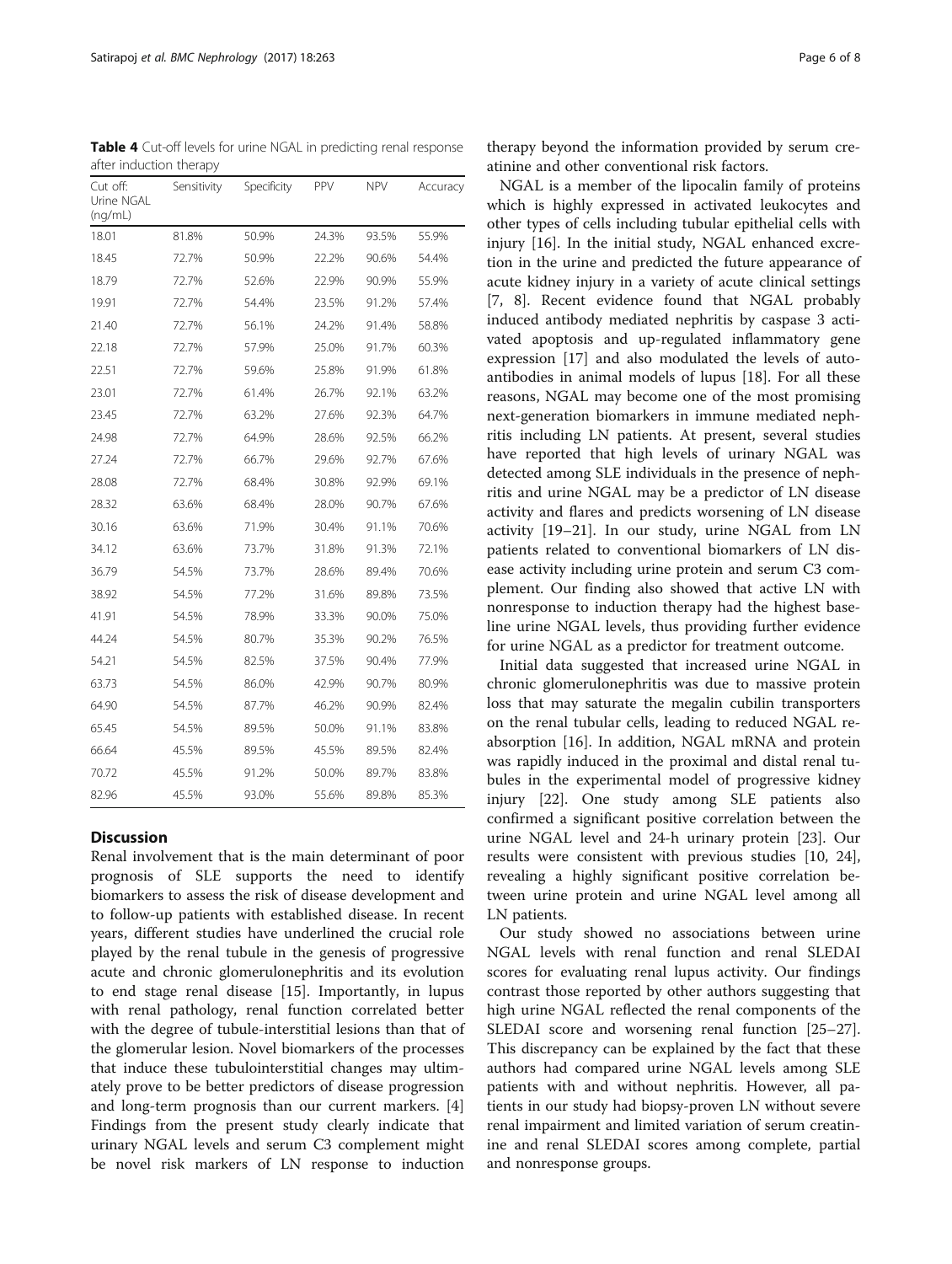In our study, the AUCs for serum C3 complement (0.802) and urine NGAL (ng/mL) (0.769) were greater than those for other parameters (proteinuria, serum creatinine and estimated GFR). The sensitivity and specificity in predicting renal response were 75% and 66.7%, respectively. Previous studies among SLE patients have also reported the strong association of urine NGAL [[19](#page-7-0)–[21\]](#page-7-0) and serum C3 complement in active LN [[28](#page-7-0), [29](#page-7-0)], but data from the Aspreva Lupus Management Study (ALMS) study indicated that only baseline C4 complement level, and early normalization of complement but not C3 complement independently predicted renal response to therapy at 6 months [\[30\]](#page-7-0). Proteinuria and estimated GFR are commonly used in clinical practice to evaluate LN activity and response to treatment. Unexpectedly, no significant difference in baseline of serum creatinine and GFR was observed among SLE with and without renal response and we did not find these parameters in predicting LN response to induction therapy. This finding can be explained by the fact that most patients in our study presented active renal disease among SLE patients with limited variation in levels of proteinuria and renal function. Moreover, previous studies used differing reference standards to define renal response or active renal disease activity, and the incongruous reference standards could have led to variance in the outcomes of the present study. In contrast to our study, previous data demonstrated that elevations in serum creatinine and UPCR may reflect ongoing late phase of renal inflammation and were found to be unreliable in predicting the severity of the renal pathology and treatment responses among patients with biopsy-proven LN [\[31\]](#page-7-0).

Novel urine biomarkers of kidney injury are being studied, and much interest has been shown in the appropriateness and validity of applying urine creatinine normalization. The assumption is that urine creatinine excretion is constant across and within individuals. In our study, the urine NGAL to creatinine ratio was not reflected in the renal response and performed poorly in predicting renal response, but was not detected with urine NGAL (ng/mL). The findings can be explained by the fact that urine creatinine excretion in acute kidney disease is a dynamic process affected by glomerular iltration and tubular secretion, such as urine creatinine decreases in proportion to the magnitude of the decrease in GFR, hence abruptly increasing normalized biomarker levels [\[32](#page-7-0)]. Nevertheless, normalized levels of a urine biomarker such as NGAL reflecting tubular injury can be influenced by dynamic changes in the urine creatinine excretion rate [\[33](#page-7-0)]. Therefore, creatinine normalization might be inappropriate for progressive kidney injury, especially among our patients receiving aggressive immunosuppressive treatment in active LN.

Study limitations included a relatively short follow-up period of 6 months and no comparison of main renal outcomes to demonstrate the doubling of serum creatinine and initiating long-term dialysis. The relatively small sample size in our study limited the precision and power to detect associations of moderate strength. Differences in immunosuppressive agents used throughout the study could not be controlled, measurement of blood level of mycophenolate was not done and their influence on our data remains uncertain. Finally, follow-up was based on a serum creatinine level estimated GFR and urine protein for defining renal response, instead of renal biopsy, which may have mildly deviated renal outcomes.

# Conclusion

In conclusion, this study indicates that NGAL in urine is one of biomarkers of the tubulointerstitial changes and perform better than conventional markers in predicting a clinical response to treatment of active LN. It may have the potential to predict renal response after induction therapy among SLE patients. Further investigation should focus on large populations with an analysis of urinary NGAL to find out whether NGAL can be used in clinical practice with higher sensitivity and specificity in predicting long term renal outcomes among SLE patients.

#### Abbreviations

ALMS: Aspreva Lupus Management Study; ANA: Antinuclear antibodies; AUC: Area under the curve; CI: Confidence interval; CKD-EPI: Chronic Kidney Disease Epidemiology Collaboration; ELISA: Enzyme-linked immunosorbent assay; GFR: Glomerular filtration rate; IQR: Interquartile range; LN: Lupus nephritis; NGAL: Neutrophil gelatinase-associated lipocalin; ROC: Receiver operating characteristic; SLE: Systemic lupus erythematosus; SLEDAI: SLE Disease Activity Index; UPCR: Urinary protein to urinary creatinine ratio

#### Acknowledgements

We gratefully acknowledge the contributions of the participating patients and general practitioners. We would like to thank Dollapas Punpanich, Research Unit, Department of Medicine, Phramongkutklao Hospital and College of Medicine for statistical analysis.

#### Funding

This study was supported by a grant from the National Science and Technology Development Agency (NSTDA, P-13-00505), and Ramathibodi Hospital, Bangkok, Thailand.

#### Availability of data and materials

Data will not be shared regarding to our hospital's Human Research Ethics Committee regulation.

#### Authors' contributions

SB, CK, AL, YA and OS collected the data, drafted the article, reviewed the literature and revised it critically. BS provided valuable inputs in study design, data collection and literature review. BS and OS provided valuable inputs in data collection and literature review. CP provided literature review and revision of the draft. All authors read and approved the manuscript and met the criteria for authorship.

#### Ethics approval and consent to participate

The study was approved by the Ethics Committee of Institutional Review Board. Royal Thai Army Medical Department (IRB Number S004 h/57), Ramathibodi Hospital, Mahidol University, and Chulalongkorn Hospital, Chulaongkorn University, Bangkok, Thailand. All patients gave written informed consent.